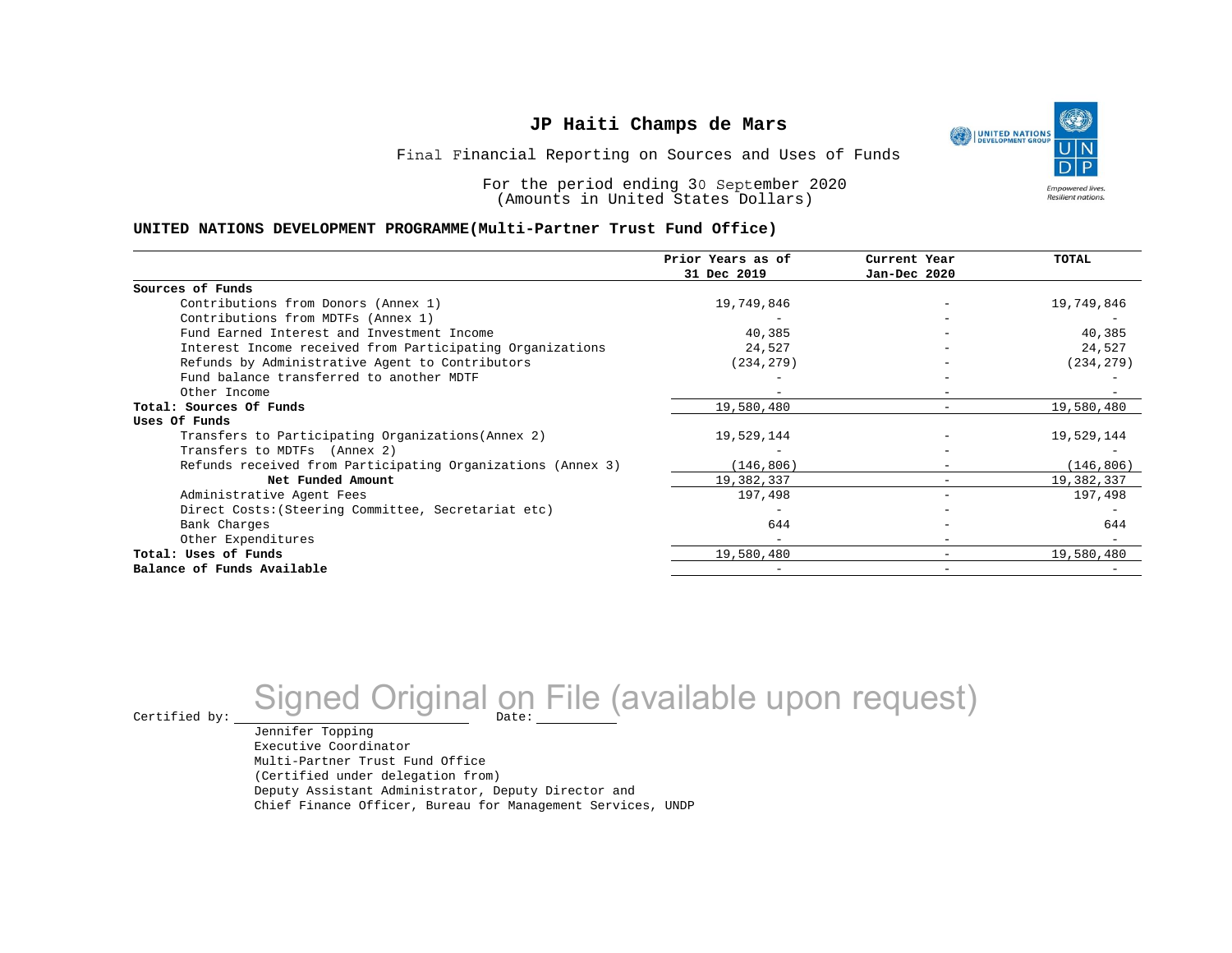

Final Financial Reporting on Sources and Uses of Funds

For the period ending 30 September 2020 (Amounts in United States Dollars)

#### **UNITED NATIONS DEVELOPMENT PROGRAMME(Multi-Partner Trust Fund Office)**

**Annex - 1: Contributions**

|                                | Prior Years as of | Current Year             | TOTAL      |
|--------------------------------|-------------------|--------------------------|------------|
|                                | 31 Dec 2019       | Jan-Dec 2020             |            |
| From Contributors              |                   |                          |            |
| CANADIAN INTERNATIONAL DEVELOP | 19,749,846        | $\overline{\phantom{0}}$ | 19,749,846 |
| Total: Contributions           | 19,749,846        | $-$                      | 19,749,846 |

## Signed Original on File (available upon request)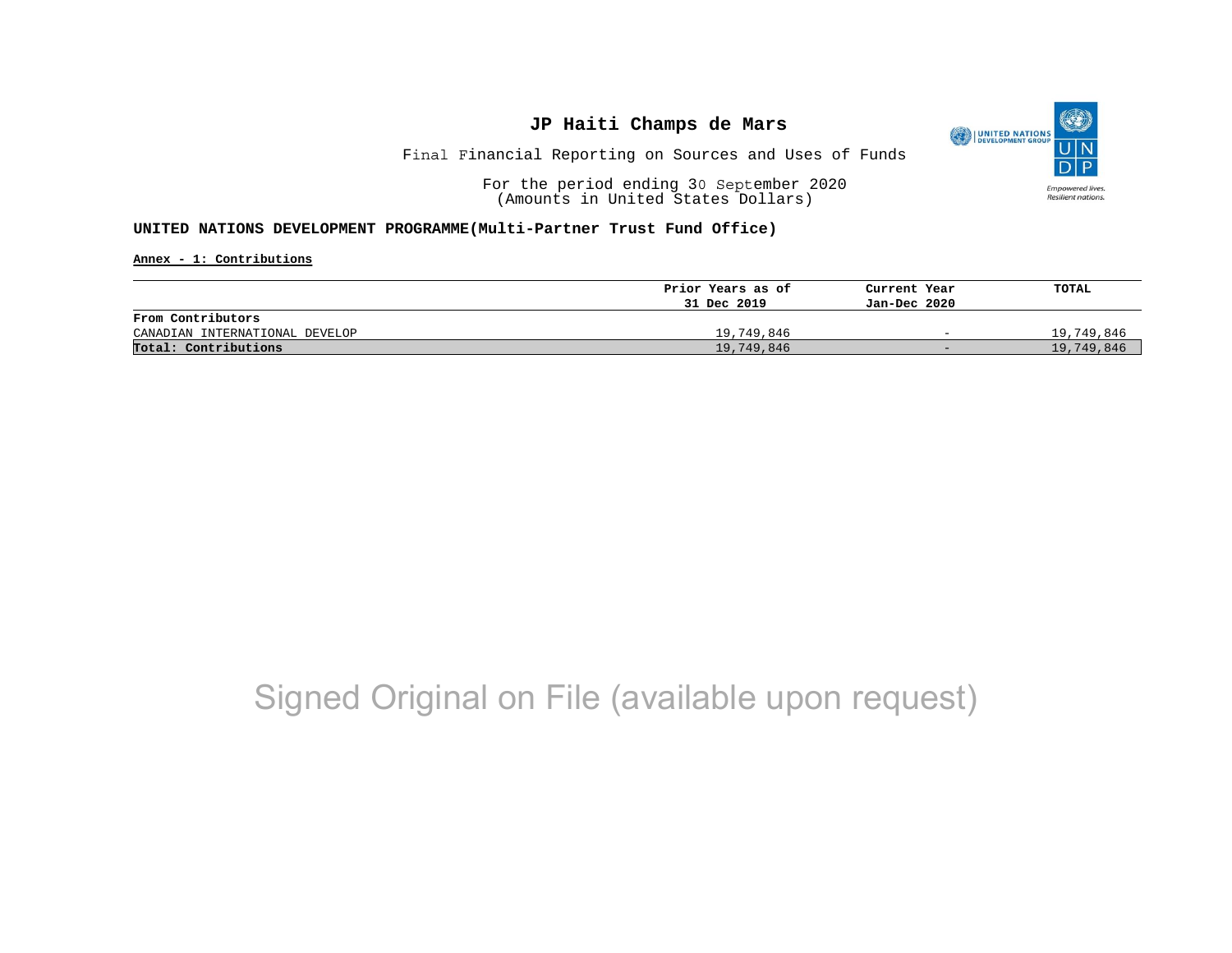

Final Financial Reporting on Sources and Uses of Funds

For the period ending 30 September 2020 (Amounts in United States Dollars)

#### **UNITED NATIONS DEVELOPMENT PROGRAMME(Multi-Partner Trust Fund Office)**

**Annex - 2: Transfers**

|                                | Prior Years as of | Current Year             | <b>TOTAL</b> |
|--------------------------------|-------------------|--------------------------|--------------|
|                                | 31 Dec 2019       | Jan-Dec 2020             |              |
| To Participating Organizations |                   |                          |              |
| ILO                            | 443,473           | $\overline{\phantom{a}}$ | 443,473      |
| IOM                            | 7,458,377         | $\overline{\phantom{0}}$ | 7,458,377    |
| <b>UNDP</b>                    | 3,481,457         | $\qquad \qquad -$        | 3,481,457    |
| UNOPS                          | 8,145,837         | $\qquad \qquad -$        | 8,145,837    |
|                                |                   |                          |              |
| Total Transfers                | 19,529,144        | $-$                      | 19,529,144   |

## Signed Original on File (available upon request)